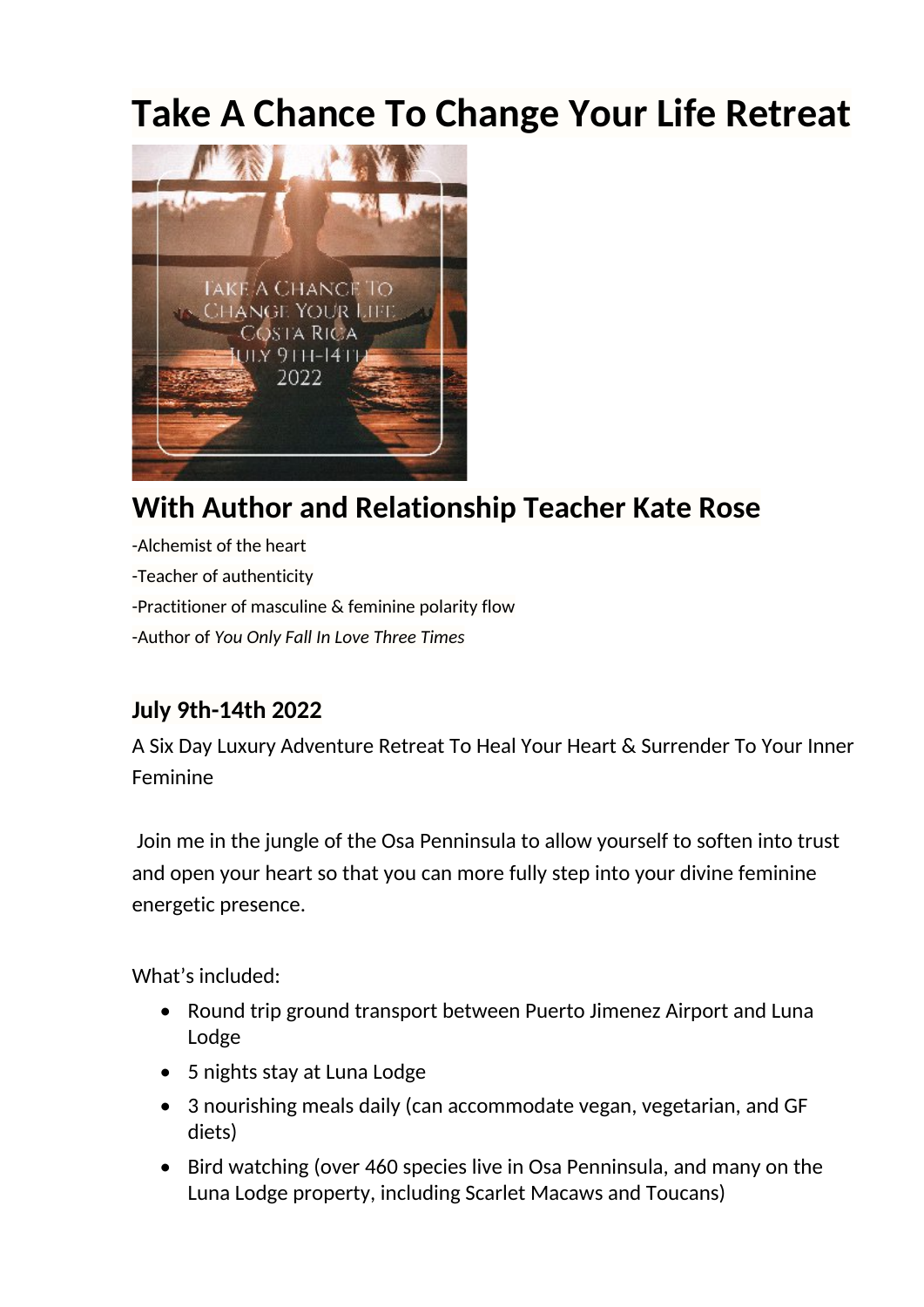- Stargazing free from light pollution (telescope on-site)
- Hiking to waterfalls on the property
- Sunbathing and swimming at the Luna Lodge pool
- Smudging and Energy Clearing
- Guided day-long hike in Corcovado National Park
- Nightly Workshops with Kate Rose
- Daily Yoga & Meditation time
- One Tantra Massage
- Lagoon Kayaking Expedition
- Nighttime Jungle Walk
- Full Moon in Capricorn Ceremony
- Cacao Ceremony
- Hikes through the rainforest on the private Luna Lodge property
- Free time to rest, relax, enjoy the pool or beach, and other activities: [lunalodge.com/activities](https://lunalodge.com/activities/)
- Additional spa treatments and adventure opportunities are available for purchase through the resort upon arrival



#### **Retreat Instructors**